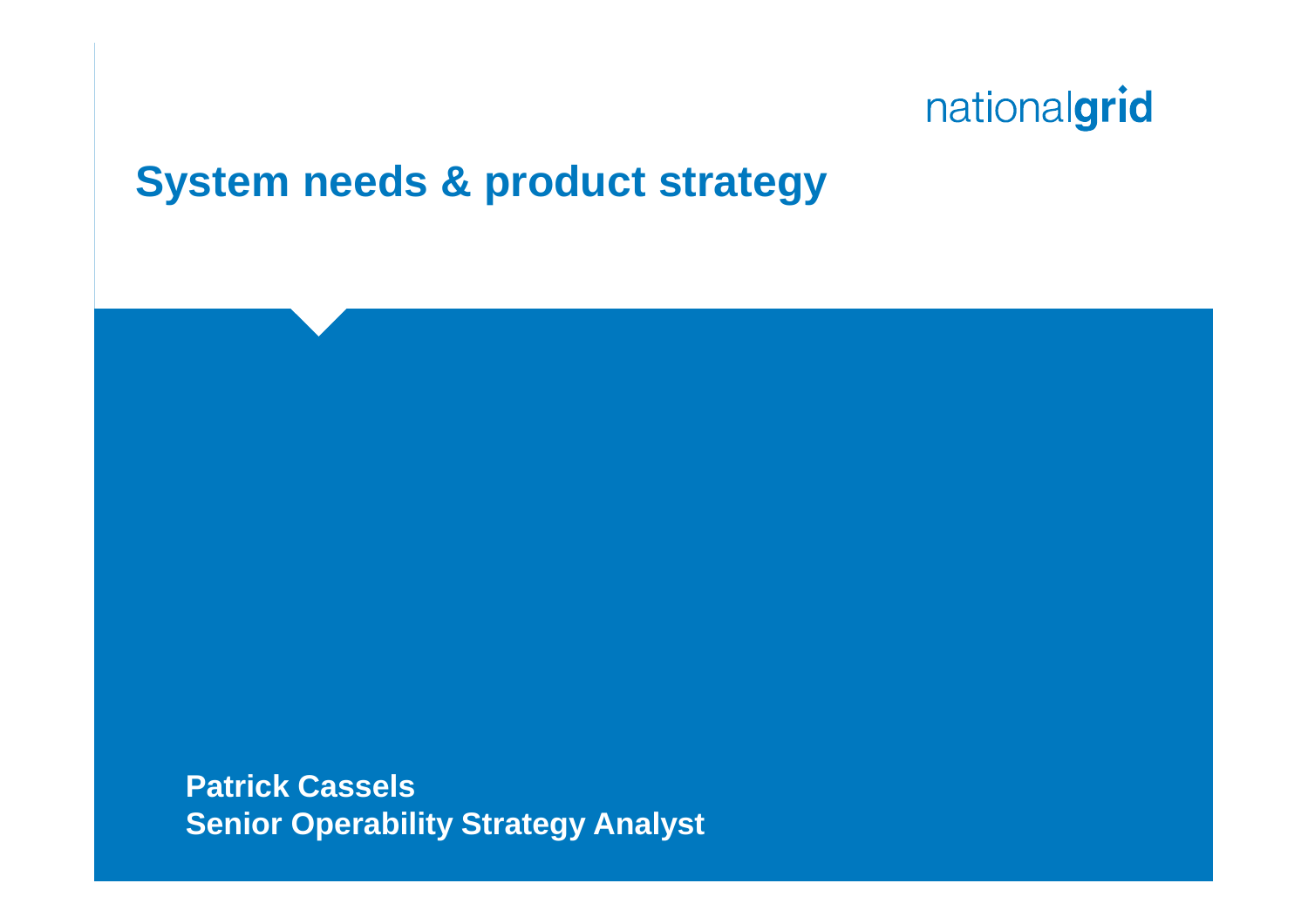### **Contents**



The first release as part of our **Future of Balancing Services Ambition .**

This outlines our aim to simplify services, signal needs more transparently and design accessible services that are fit for the future.

#### **System Needs – 5 key areas**

- Inertia/RoCoF
- Frequency Response
- Reserve
- Reactive Power
- **Black Start**

#### **Product Strategy Consultation – 3 stages**

- Rationalisation
- **Simplification**
- **Improvement**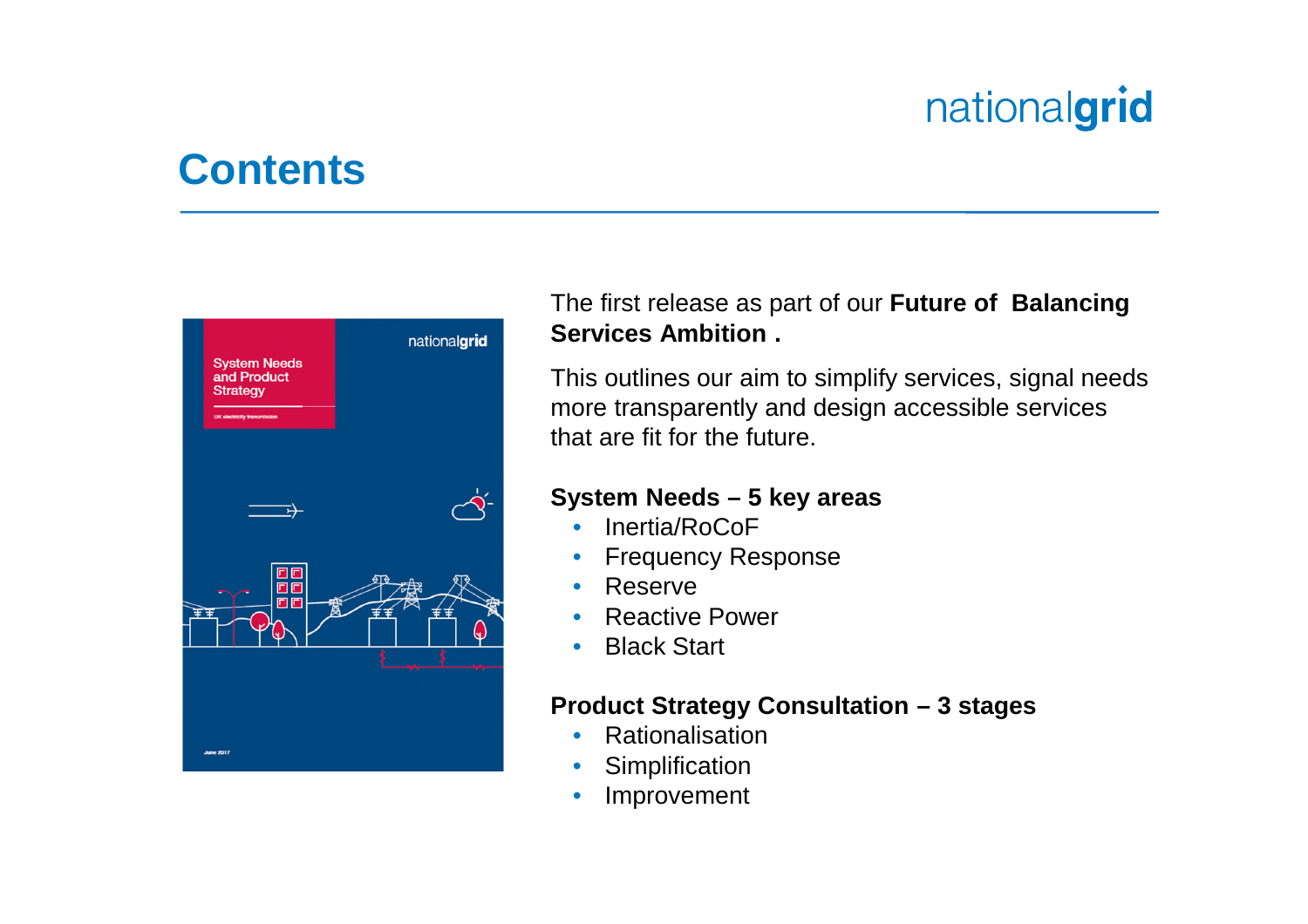#### **Themes**

- Balancing services needs are increasing, with greater extremes and more volatility.
- There is an increasing requirement for flexibility, particularly closer to real-time.
- Today, we contract ahead for firm needs and access flexibility via trading and BM.
- Flexibility is becoming less available in the BM which reduces our ability to meet system needs using existing methods.
- Improvements are needed to facilitate access to flexibility closer to real-time.

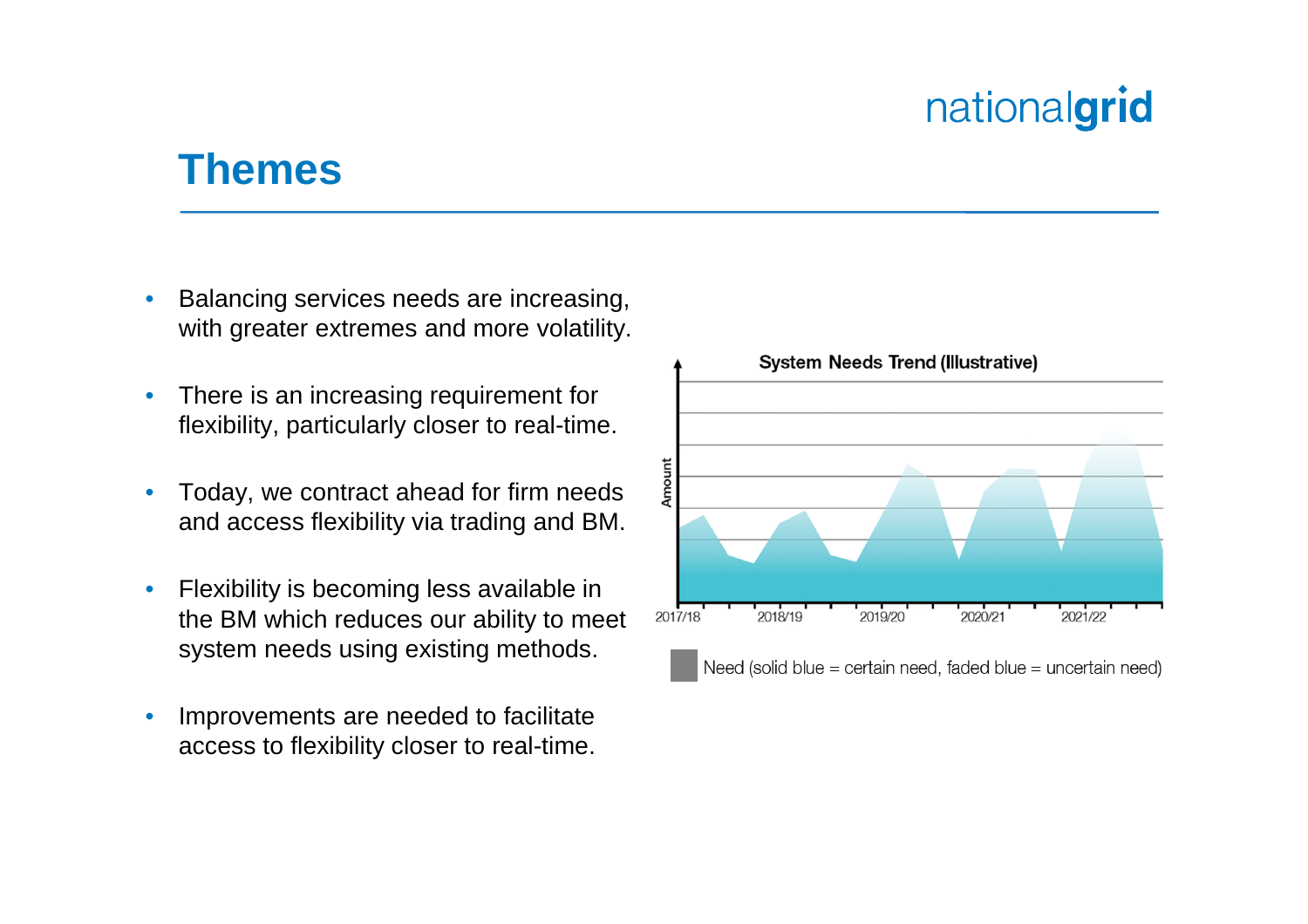### **Product strategy**



- Rationalisation Standardisation Frequency response improvement
- Reserve improvement
- Improvement strategy
- Reactive improvement
- Black start improvement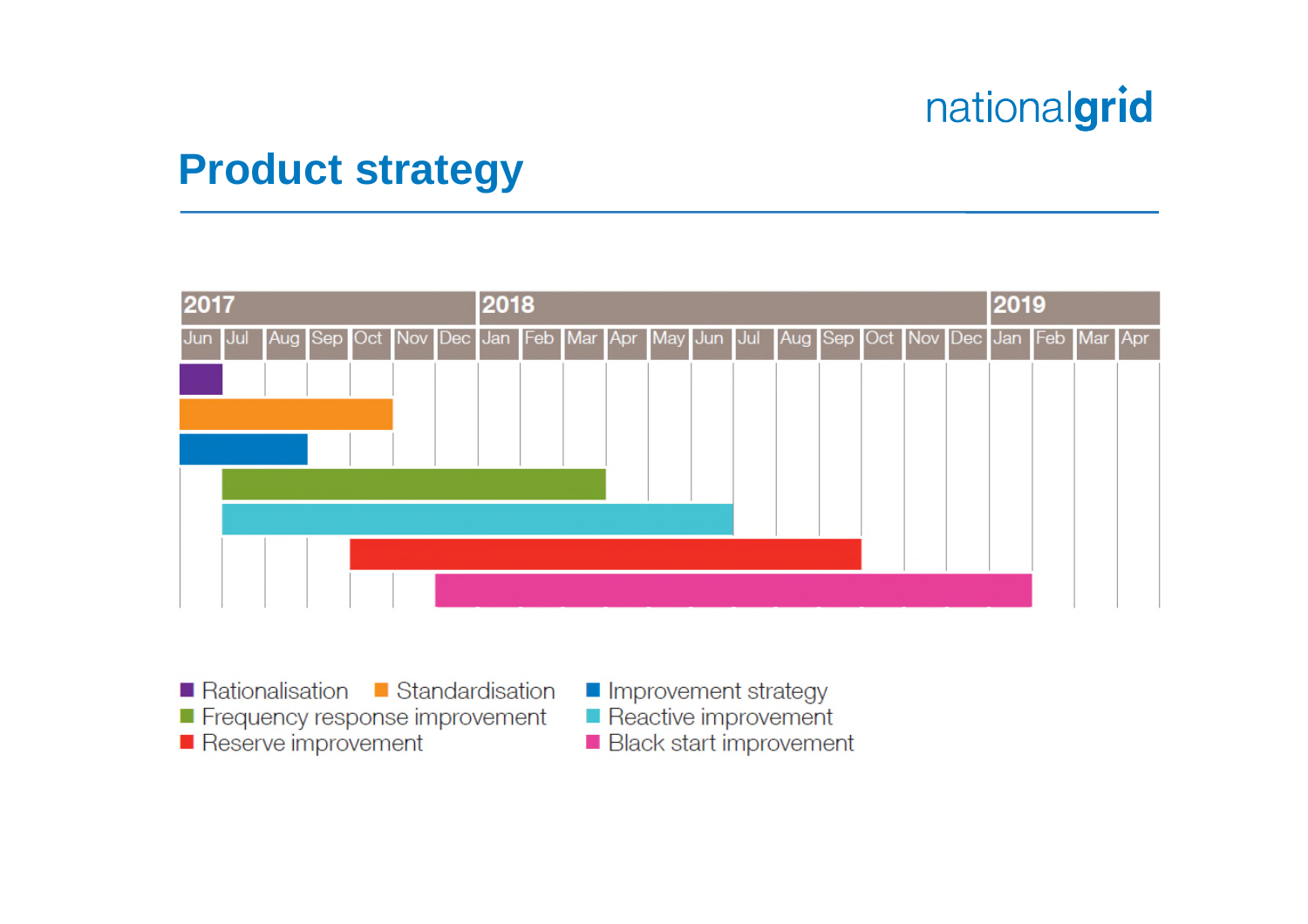### **Continuing the conversation**

We would be grateful for your responses to our consultation questions: **www2.nationalgrid.com/futureofbalancingservices**

On our new web page you can:

- Register for updates on our progress
- Register for webinars on the  $3<sup>rd</sup>$  and  $7<sup>th</sup>$  of July
- Download **Future of Balancing Services Ambition**
- Download **System Needs and Product Strategy**

We are running a query clinic this afternoon.

Please contact us via email with queries or feedback: **box.futureofbalancingservices@nationalgrid.com**